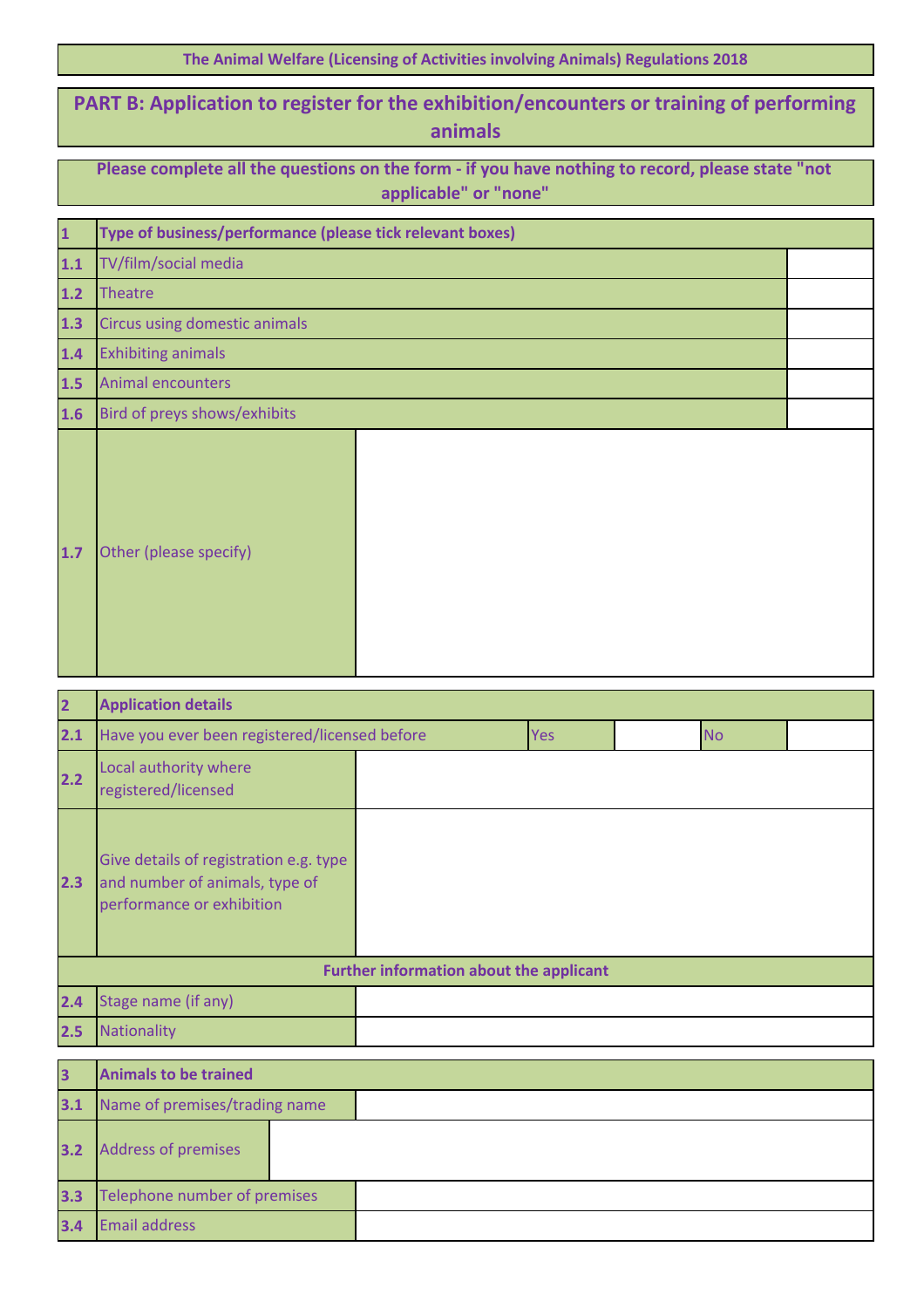| $\overline{4}$ | Kinds of animal to be trained and the number of each kind |        |  |  |  |
|----------------|-----------------------------------------------------------|--------|--|--|--|
|                | Description of animal                                     | Number |  |  |  |
| 4.1            |                                                           |        |  |  |  |
| 4.2            |                                                           |        |  |  |  |
| 4.3            |                                                           |        |  |  |  |
| 4.4            |                                                           |        |  |  |  |
| 4.5            |                                                           |        |  |  |  |
| 4.6            |                                                           |        |  |  |  |
| 4.7            |                                                           |        |  |  |  |
| 4.8            |                                                           |        |  |  |  |
| 4.9            |                                                           |        |  |  |  |
| 4.10           |                                                           |        |  |  |  |
| 4.11           |                                                           |        |  |  |  |
| 4.12           |                                                           |        |  |  |  |

| 5      | Kinds of animal to be exhibited/encountered and the number of each kind |        |  |  |  |  |
|--------|-------------------------------------------------------------------------|--------|--|--|--|--|
|        | Description of animal                                                   | Number |  |  |  |  |
| $5.1$  |                                                                         |        |  |  |  |  |
| $5.2$  |                                                                         |        |  |  |  |  |
| 5.3    |                                                                         |        |  |  |  |  |
| $5.4$  |                                                                         |        |  |  |  |  |
| $5.5$  |                                                                         |        |  |  |  |  |
| $5.6$  |                                                                         |        |  |  |  |  |
| $5.7$  |                                                                         |        |  |  |  |  |
| $5.8$  |                                                                         |        |  |  |  |  |
| 5.9    |                                                                         |        |  |  |  |  |
| $5.10$ |                                                                         |        |  |  |  |  |
| $5.11$ |                                                                         |        |  |  |  |  |
| $5.12$ |                                                                         |        |  |  |  |  |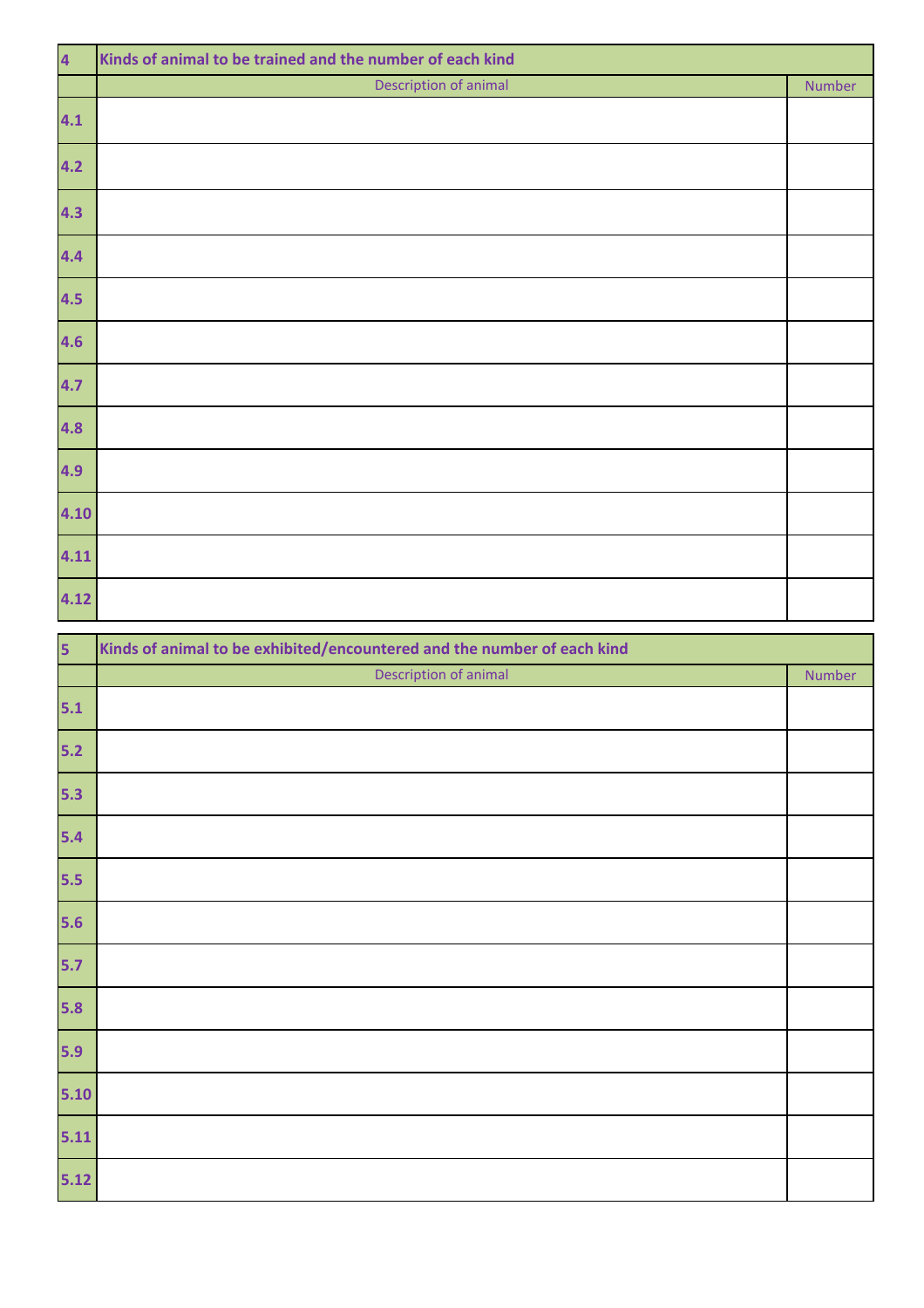| $6\overline{6}$ | <b>Proposed performance or encounter</b>                                                                                                                                                                                                                                                                                                                                                                                                                                   |  |
|-----------------|----------------------------------------------------------------------------------------------------------------------------------------------------------------------------------------------------------------------------------------------------------------------------------------------------------------------------------------------------------------------------------------------------------------------------------------------------------------------------|--|
| 6.1             | Describe the nature of the<br>performance(s) in which the<br>animals will be exhibited or for<br>which they are to be trained,<br>mentioning any apparatus which is<br>used for the purpose of the<br>performance. The description must<br>be sufficient to give a general idea<br>of what is done by the animals<br>taking part in the performance. If it<br>is an animal encounter please give<br>details of what type of encounter<br>and where these are to take place |  |
| 6.2             | Approximate duration of the<br>performance(s)                                                                                                                                                                                                                                                                                                                                                                                                                              |  |
| 6.3             | Number of times the performance<br>will be given in one day                                                                                                                                                                                                                                                                                                                                                                                                                |  |
| 6.4             | How will the animals be transported                                                                                                                                                                                                                                                                                                                                                                                                                                        |  |
| 6.5             | Where are the animals to be kept<br>when not performing or being<br>exhibited                                                                                                                                                                                                                                                                                                                                                                                              |  |

| $\overline{z}$ | <b>Veterinary surgeon</b> |  |
|----------------|---------------------------|--|
| 7.1            | Name                      |  |
| $7.2$          | <b>Company Name</b>       |  |
| 7.3            | <b>Address</b>            |  |
| 7.4            | Telephone number          |  |
| 7.5            | <b>Email address</b>      |  |

| $\overline{\mathbf{8}}$ | <b>Emergency key holder</b>         |  |     |  |           |  |  |
|-------------------------|-------------------------------------|--|-----|--|-----------|--|--|
| 8.1                     | Do you have an emergency key holder |  | Yes |  | <b>No</b> |  |  |
| 8.2                     | <b>Name</b>                         |  |     |  |           |  |  |
| 8.3                     | Position/job title                  |  |     |  |           |  |  |
| 8.4                     | <b>Address</b>                      |  |     |  |           |  |  |
| 8.5                     | Daytime telephone number            |  |     |  |           |  |  |
| 8.6                     | Evening telephone number            |  |     |  |           |  |  |
| 8.7                     | <b>Email address</b>                |  |     |  |           |  |  |